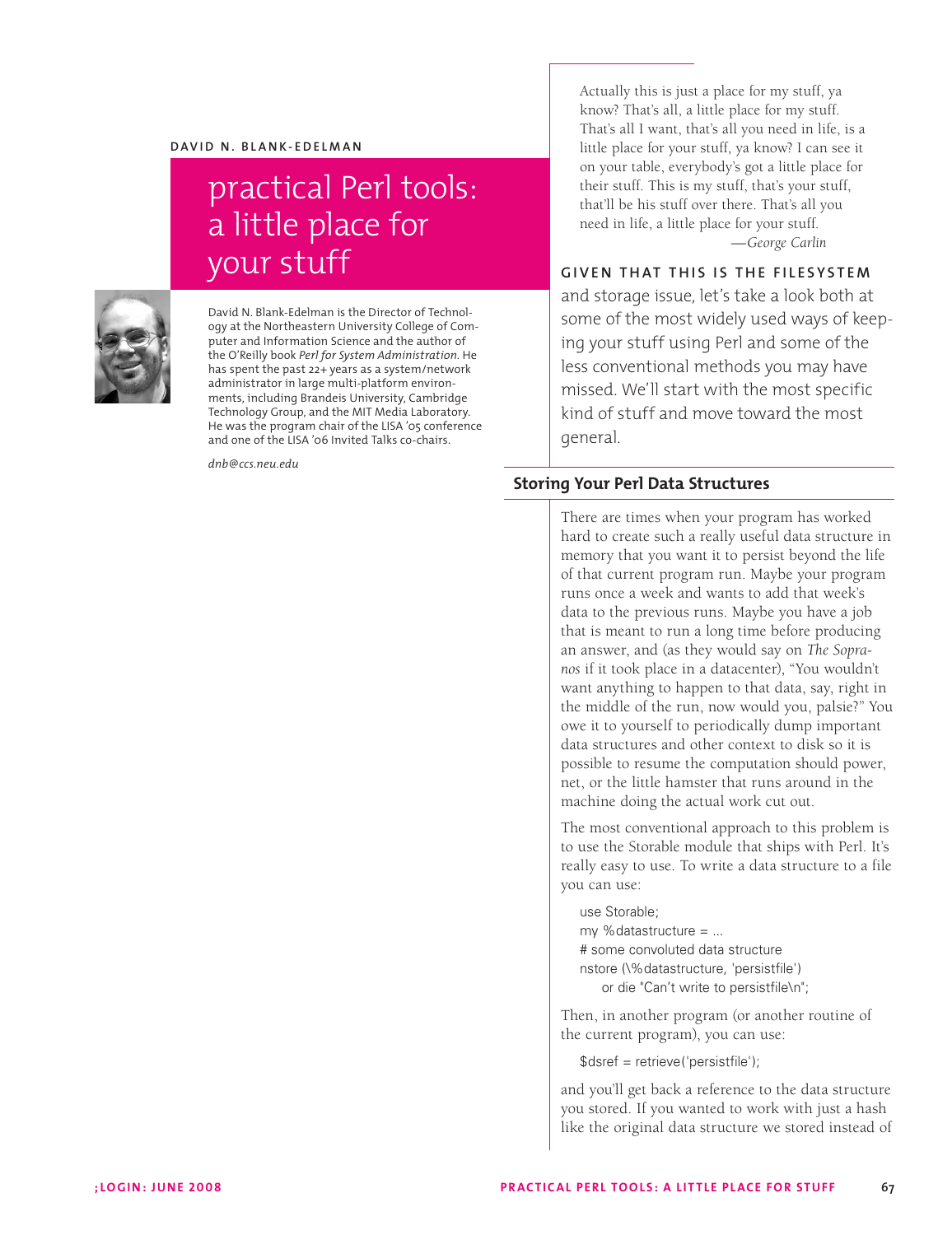a reference to it (and you don't mind the hit to copy the data), you can dereference it as per usual like this:

%datastructure = % $\{\$dsref\};$ 

One last note about this code. I tend to use nstore(), as shown here, versus the default store() method, because it keeps the data in "network order" format. Storable writes its data in a binary format. Using the network order storage function ensures that this data can be read on different machines with different byte orders. It is a little less efficient to store in this format, but retrieving is still as fast and you gain more portability for your data.

That last note offers a good segue to a less common approach. If you are concerned about keeping your data around in some binary format because you are a Long Now kind of person (www.longnow.org) and you don't trust you'll have anything with which to read it back when Perl is at version 8.5, then a text-based data serialization module may be more your cup of tea. You could use something like Data::Dumper (or, better yet, the more obscure Data::Streamer) to write text to a file, but I'd assert you will be better off finding the most standard standard you can find and writing that format. Two such similar standards that fit the bill nicely are YAML (www.yaml.org) and JSON (www.json.org). The former has deeper Perl roots; the latter is well known because of its ties to Javascript and the AJAX world. The YAML folks also note that JSON is essentially a subset of YAML and so any decent YAML parser worth its salt should also be able to parse JSON.

In previous columns I've demonstrated the use of YAML, so let's take a quick look at JSON.

Taking a data structure and turning it into JSON is easy:

```
use JSON;
my %datastructure = ... # some convoluted data structure
 my $json = JSON->new();
 my $encoded = $json->encode(\%datastructure);
 # or, for prettier but less space-efficient results:
 # my $encoded = $json->pretty->encode(\%datastructure);
```
If we had a data structure like this:

%datastructure =  $('Fred' => 1, 'Barney' => 2, 'Wilma' => 3)$ 

then \$encoded would contain:

```
'{
  "Wilma" : 3,
  "Barney" : 2,
  "Fred" : 1
}'
```
which isn't all that impressive until you start playing with more complex data structures. I recently had a case where I needed to parse the output of a Java program that spat out JSON and I was able to write code like this:

use JSON;

# get the results of the zmGetUserFolders command in JSON format open my \$ZMMBOX, zmGetUserFolders(\$from\_user) . "|" or die "Can't run zmGetUserFolders(): \$!"; my  $$ison data = join('', < $ZMMBOX>)$ ; close \$ZMMBOX;

# parse it into a Perl data structure my  $$folds = from$  json( $$json$  data);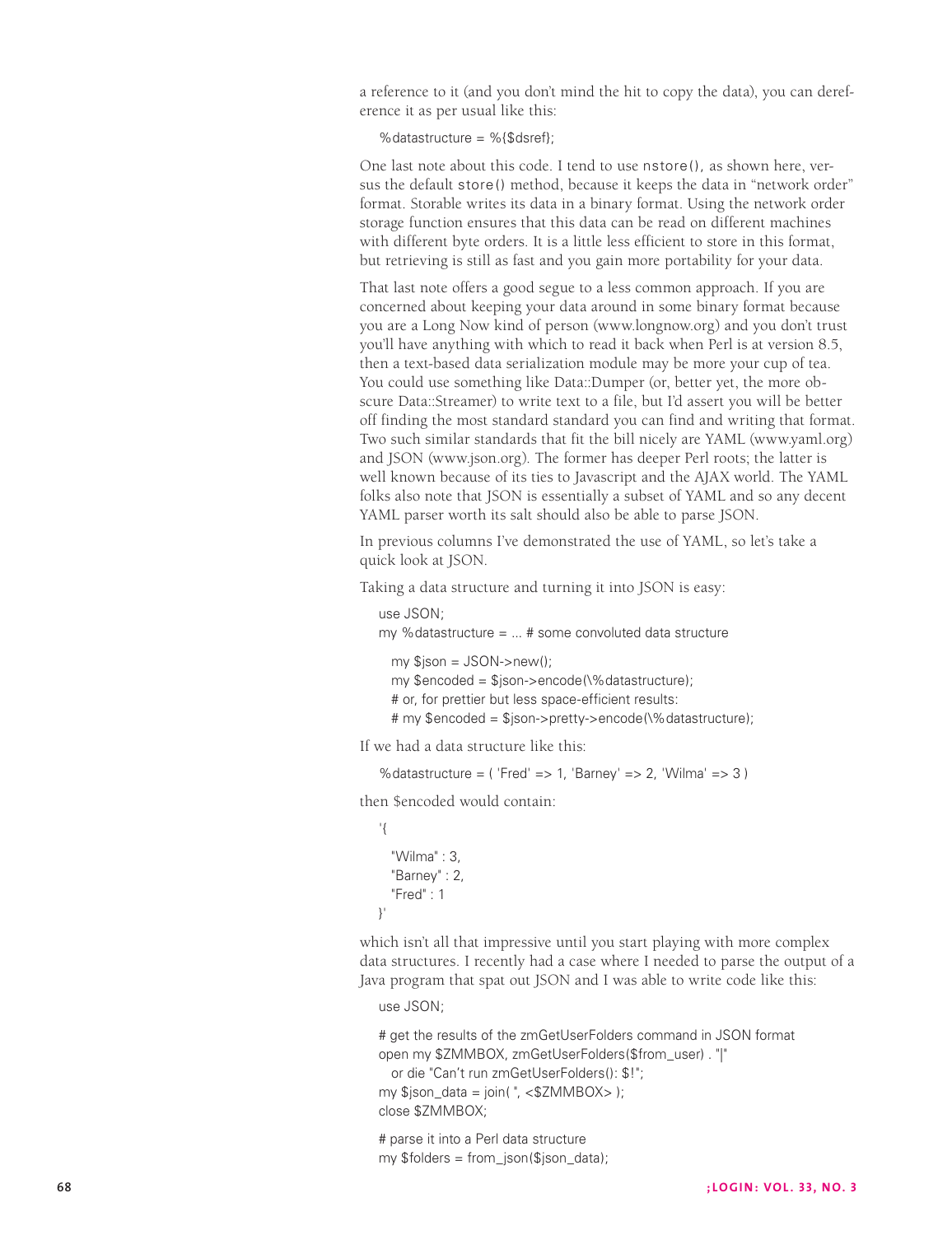# extract the hrefs that contain the folders we care about my @sharedfolders

 $=$  grep { exists  $\frac{1}{2}$  ->{ownerId} and  $\frac{1}{2}$  ->{view} eq 'appointment' } @{ \$folders->{children} };

This code ran the command, parsed the JSON output, and then walked the list of folders returned, looking for those with the right owner and view type.

#### **Storing Key–Value Pairs**

A slightly more general and hence more widely used scheme for data storage involves a simpler key–value model. For instance, Username is associated with "dnb," "FirstName" with "David," and "LastName" with "Blank-Edelman." It isn't a particularly sophisticated idea, but it is the thing that makes Perl's hashes (and Snobol4's tables, which led to associative arrays in awk to give the predecessor languages their proper due respect) so useful.

The easiest and most conventional way to store data like this is to use Perl's tie() functionality to call an external database library such as gdbm or BerkeleyDB (my preference). Two past columns discussed tie() in all of its glory, so let's make do with a really small example sans explication:

use BerkeleyDB; # this module has lots of firepower, see the doc for details tie my %tiedhash, 'BerkeleyDB::Hash', -Filename => 'data.db' or die "Can't open data.db: \$!\n";

| $=$                     | $'dhb'$ :        |
|-------------------------|------------------|
| \$tiedhash{FirstName} = | 'David':         |
| \$tiedhash{LastName} =  | 'Blank-Edelman'; |
|                         |                  |

untie %tiedhash;

Next time you tie to that database, you can retrieve the values you want for that key using standard Perl hash syntax.

Let's see two less conventional ways to deal with key–value pair storage. The first is to use a very cool module you may not have seen before. DBM::Deep is an almost entirely pure Perl module that implements an entire database engine. This engine stores its data in a portable format, actually implements ACID transactions, and is pretty darn fast even with very large datasets.

(Note that the module used to be entirely written in Perl until a recent revision started to depend on the FileHandle::Fmode module. If you look at the CPAN bug reports you'll find a pure-Perl replacement for that dependency if this is important to you.)

DBM::Deep can be used via tie() just like in our BerkeleyDB example, but then you'll lose an additional piece of magic: multi-level array and hash support. Yup, we're essentially combining the previous sections of this article with the current one because we can now write:

use DBM::Deep;

my \$dbdeep = DBM::Deep->new('data.db');

\$dbdeep->{uid} = 'dnb'; \$dbdeep->{name} = { 'FirstName' => 'David', 'LastName' => 'Blank-Edelman'};

Then in another program (or another part of the same program during a different program run), you can write:

print \$dbdeep->{name}->{LastName}

and it will retrieve and print my last name. Pretty nifty!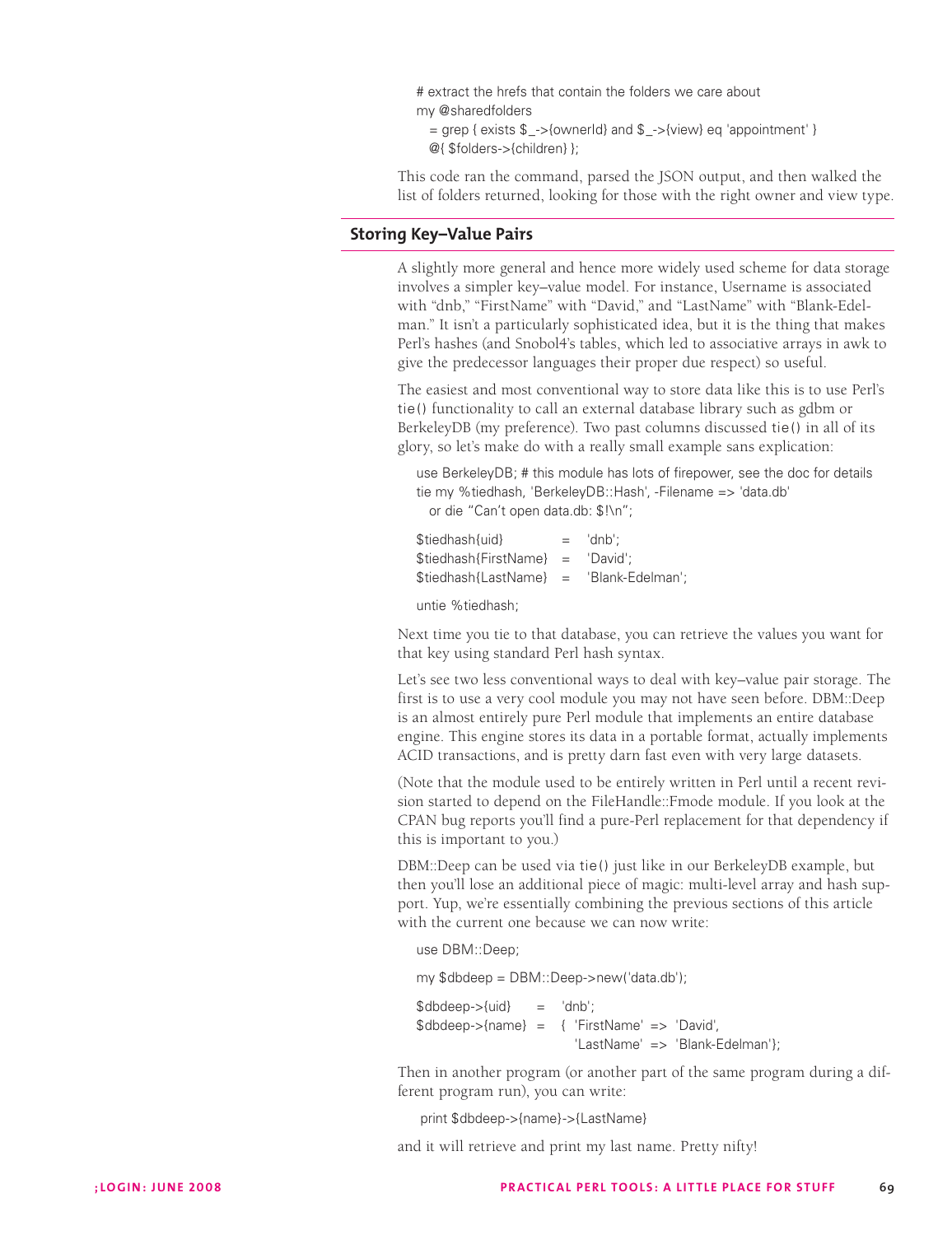The second, less conventional approach I want to mention but not really delve into is less of a storage technique and more of an optimization technique. If you have data that you only need to keep for a short amount of time (e.g., Web sessions) or have accessible in memory just while it is actively used, you should take a look at the various caching frameworks available. Cache::Cache is the most heavily used, but there are others. The CHI framework in particular seems to be up and coming and worth considering. Many of these frameworks will automatically serialize more complex data structures for you when you attempt to store that data similar to what Storable will do for you.

With all of these frameworks, you basically set up the kind of cache you want to use (in memory, stored as files, in shared memory, using a separate custom daemon such as memcached, etc.) and what flavor of cache you want (e.g., should the cache keep itself under a certain size?). Once you've picked your cache "backend" you then have the opportunity to add things to the cache using some sort of set() operator. This set operator usually lets you specify the amount of time that data should persist. Expired data will be flushed from the cache either automatically or at your command. To use the cache itself, you tend to write code that looks like this:

## is item in cache?

yes: retrieve and use data no: work harder to get data (pull from database, make a new one, etc), store the data in the cache and then return the new value do stuff purge the cache when the main work is done

Modules such as those in Cache::Cache and CHI handle all of the behindthe-scenes work of maintaining the cache for you, and everyone wins.

### **Storing Stuff in SQL Databases**

If you mention SQL and databases in the same sentence, Perl programmers will reflexively just say "DBI." The "DataBase Independent interface for Perl" (dbi.perl.org) is one of the great gifts Perl, via Tim Bunce, has given the world.

It is basically an API that allows you to write database-agnostic code that will work independently of whatever database engine you are using today. It is a tremendous relief to be able to write code that will work unchanged with Oracle, MS-SQL, MySQL, Postgres, etc. Simple DBI code looks like this:

```
use DBI;
```
my  $\text{Suid} = \text{SARGV[0]}$ ;

```
my $dbh = DBI->connect(
```
"DBI:mysql:database=usenix;host=localhost", 'user', 'password') or die "Couldn't connect to database: " . DBI->errstr;

my \$sth = \$dbh->prepare('SELECT \* FROM users WHERE uid = ?') or die "Couldn't prepare statement: " . \$dbh->errstr;

\$sth->execute(\$uid)

or die "Couldn't execute statement: " . \$sth->errstr;

my @results  $=$  ();

while (@results =  $$sth$ ->fetchrow\_array()){

print join ('\n',@results);